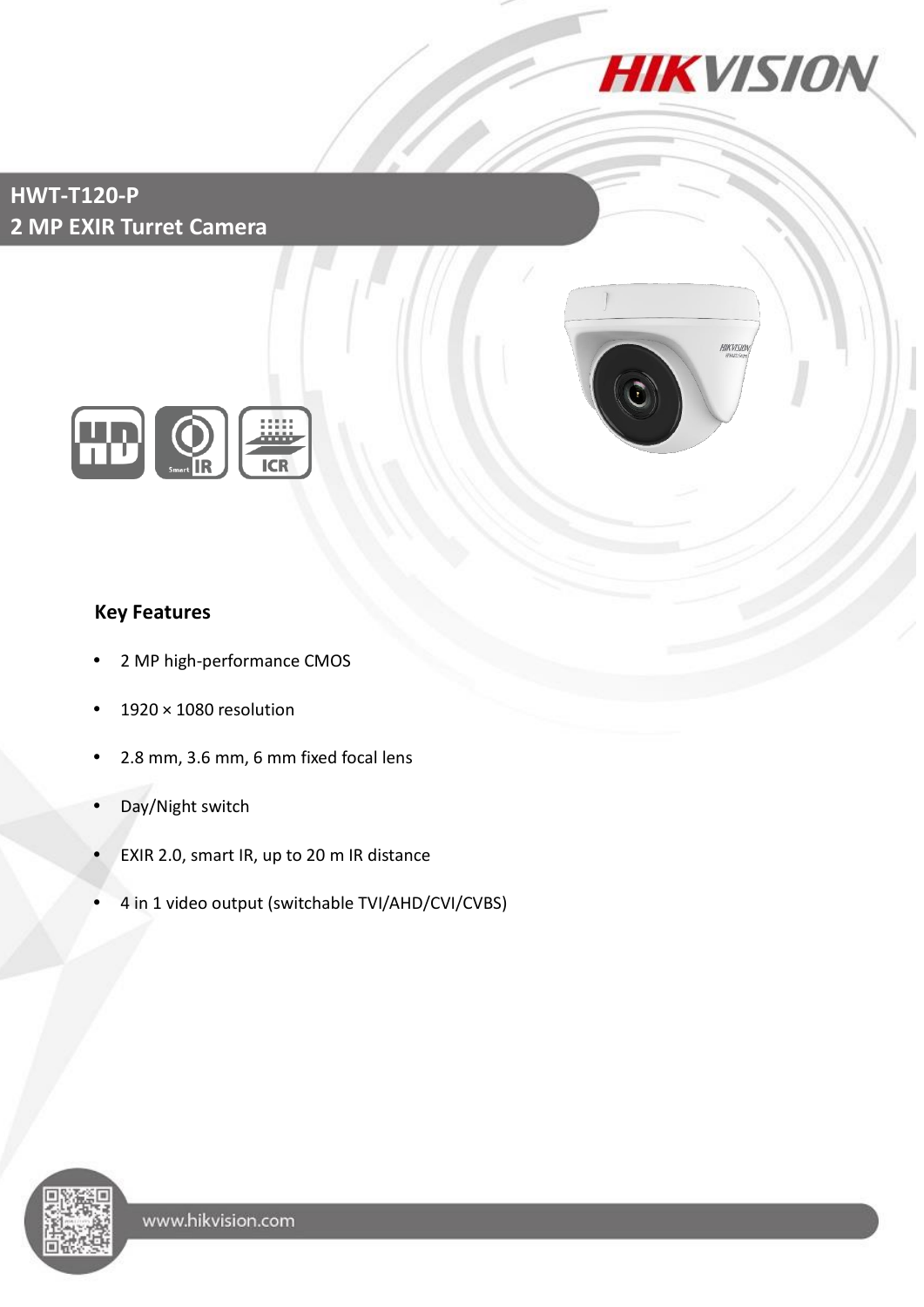

# **Specifications**

Ž

| Camera                      |                                                                              |
|-----------------------------|------------------------------------------------------------------------------|
| Image Sensor                | 2 MP CMOS image sensor                                                       |
| Signal System               | PAL/NTSC                                                                     |
| <b>Effective Pixels</b>     | 1920 (H) × 1080 (V)                                                          |
| Min. Illumination           | 0.01 Lux@(F1.2, AGC ON), 0 Lux with IR                                       |
| <b>Shutter Time</b>         | $1/25$ (1/30) s to 1/50,000 s                                                |
| Lens                        | 2.8 mm, 3.6 mm, 6 mm                                                         |
| Horizontal Field of View    | 103° (2.8 mm), 80.7° (3.6 mm), 50.1° (6 mm)                                  |
| Lens Mount                  | M12                                                                          |
| Day & Night                 | IR cut filter                                                                |
| Angle Adjustment            | Pan: 0° to 360°, Tilt: 0° to 180°, Rotation: 0° to 360°                      |
| Synchronization             | Internal synchronization                                                     |
| Video Frame Rate            | 1080p@25fps/1080p@30fps                                                      |
| Video Frame Rate            | PAL: 1080p@25fps<br>NTSC: 1080p@30fps                                        |
| <b>Menu</b>                 |                                                                              |
| AGC                         | High/Medium/Low/Off                                                          |
| D/N Mode                    | Auto/Color/BW (Black and White)                                              |
| <b>BLC</b>                  | Support                                                                      |
| <b>DWDR</b>                 | Support                                                                      |
| Language                    | English                                                                      |
| Functions                   | Brightness, Sharpness, DNR, Mirror, Smart IR                                 |
| <b>Interface</b>            |                                                                              |
| Video Output                | 1 HD analog output                                                           |
| Switch Button               | TVI/AHD/CVI/CVBS                                                             |
| <b>General</b>              |                                                                              |
| <b>Operating Conditions</b> | -40 °C to 60 °C (-40 °F to 140 °F), Humidity: 90% or less (non-condensation) |
| Power Supply                | 12 VDC ±15%                                                                  |
| Power Consumption           | Max. 4 W                                                                     |
| Material                    | Plastic                                                                      |
| IR Range                    | Up to 20 m                                                                   |
| Dimensions                  | $\emptyset$ 85.4 mm × 76.12 mm ( $\emptyset$ 3.38" × 2.67")                  |
| Weight                      | 130 g (0.29 lb.)                                                             |